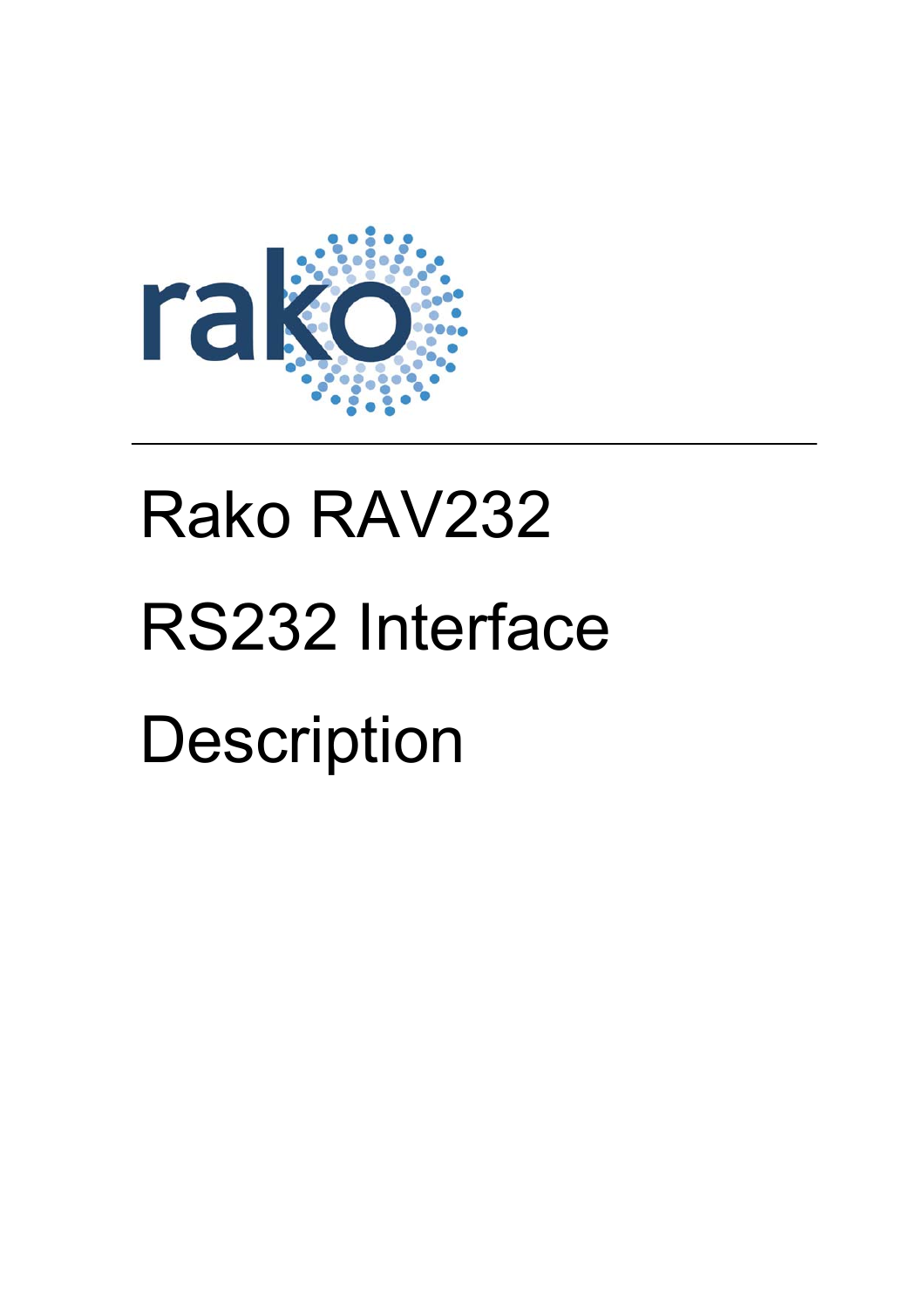<span id="page-1-0"></span>

## **Table of Contents**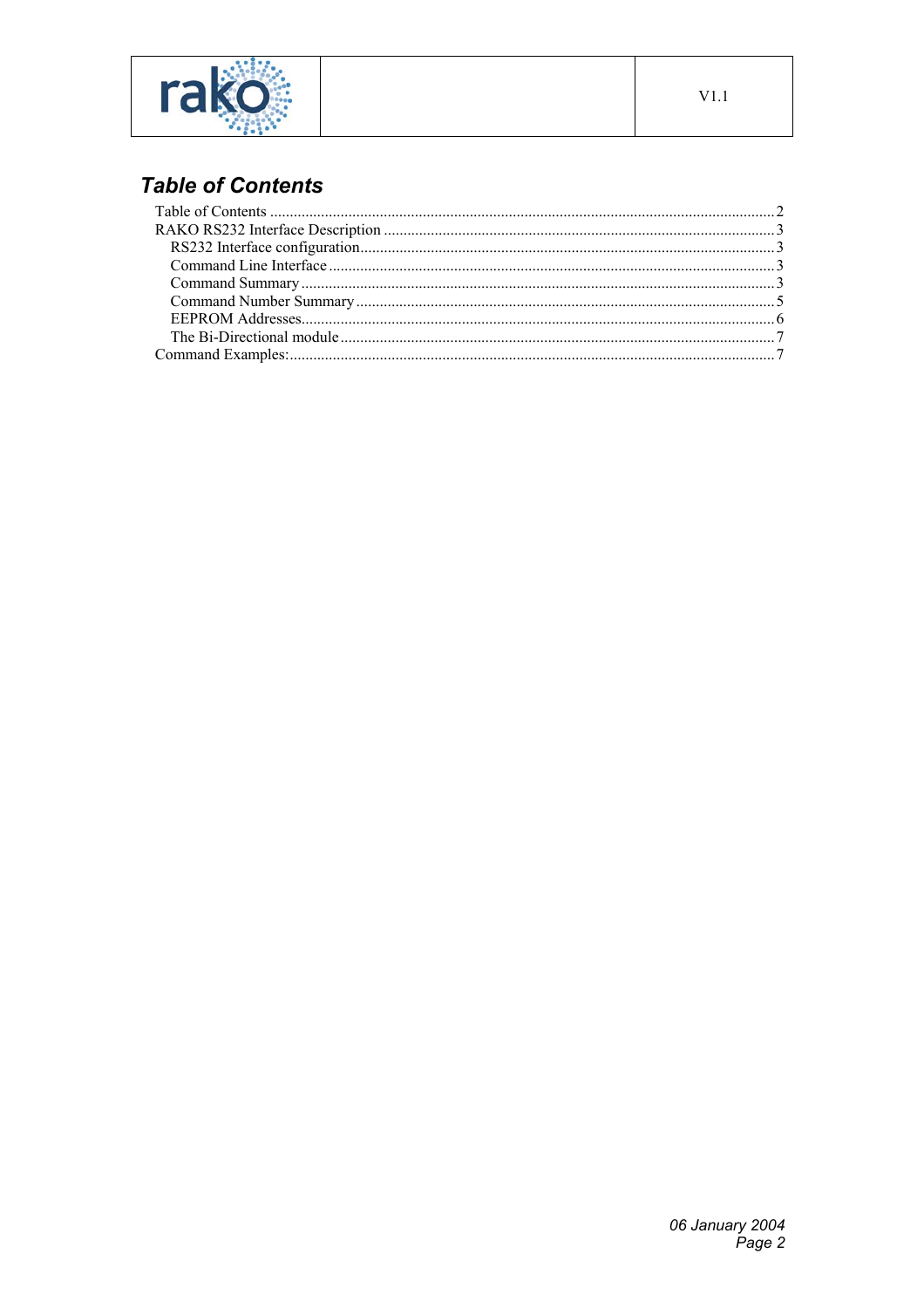<span id="page-2-0"></span>

### *RAKO RS232 Interface Description*

#### **RS232 Interface configuration**

The Rako® RS232 Interface uses the following configuration:

1200 bps, No Parity, 8 Data bits, 1 stop bit

The flow control should be set to Xon/Xoff or None.

The Rako® Bi-directional RS232 Interface uses the following configuration:

9600 bps, No Parity, 8 Data bits, 1 stop bit

The flow control should be set to Hardware or None.

The Bi-directional RS232 Interface uses the CTS line to indicate it is in a state to receive commands (Hardware flow control). If the CTS line is not connected or the connecting equipment does not implement hardware flow control, care must be taken to either not send commands too quickly or wait for the ">" prompt following a command.

Due to the extra power requirement, the Bi-directional RS232 Interface MUST be powered by an external supply of 9 to 15V DC @ 50mA.

#### **Command Line Interface**

The interface indicates it is waiting for a command by issuing the ">" character. Characters sent to the interface are echoed. The interface interprets text commands and, where necessary, encodes and transmits the appropriate message via the radio link. The interface is not case sensitive. Each command consists of the following:

[COMMAND] <VALUE>

The command is terminated with a carriage-return character and, depending of the command, has an additional argument. The argument is delimited by one or more white-spaces, tabs or colons. If the Command is valid, the interface responds with:

#### OK

If the command is invalid, the interface responds with:

Invalid Command!

It is not necessary to enter the full text of the command. A shortened non-ambiguous version can be used. For example the command HOUSE:1 can be shortened to HO:1.

#### **Command Summary**

| ---<br>----------- | - -<br>ъ.<br><b>MIL.</b> |
|--------------------|--------------------------|
|                    |                          |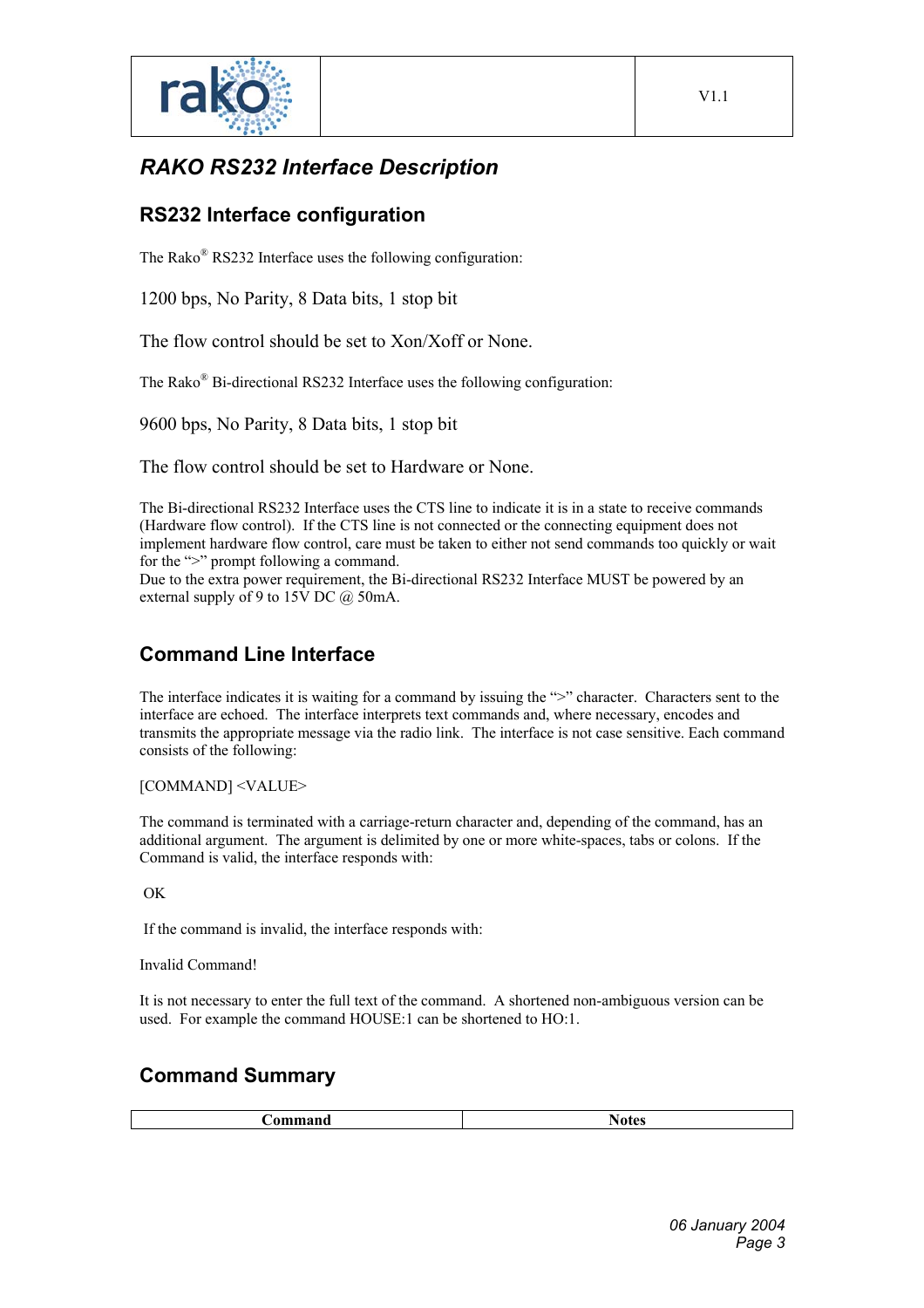

| Command                                   |                                                                                                              |
|-------------------------------------------|--------------------------------------------------------------------------------------------------------------|
|                                           | <b>Notes</b>                                                                                                 |
| HOUSE <house number=""></house>           | Sets the HOUSE address to <house number="">.</house>                                                         |
|                                           | The House number must be between 1 and 255.<br>The House number is stored in non-volatile                    |
|                                           |                                                                                                              |
|                                           | memory.                                                                                                      |
| ROOM [ <room number="">]</room>           | Sets the ROOM address to <room number="">.<br/>The Room number must be between 0 and 255.</room>             |
|                                           | Room 0 controls all units with the same House                                                                |
|                                           |                                                                                                              |
|                                           | address. If <room number=""> is omitted, the room<br/>is set to 0. The Room address is stored in non-</room> |
|                                           | volatile memory.                                                                                             |
| CHANNEL [ <channel number="">]</channel>  | Selects the Channel address. The                                                                             |
|                                           | $\le$ channel number> must be between 0 and 15.                                                              |
|                                           | Channel 0 controls all channels within the current                                                           |
|                                           | Room. If <channel number=""> is omitted the</channel>                                                        |
|                                           | channel is set to 0.                                                                                         |
| SCENE <scene number=""></scene>           | Sets the scene for the current                                                                               |
|                                           | House/Room/Channel. The <scene number=""></scene>                                                            |
|                                           | must be between 1 and 4, which correspond to the                                                             |
|                                           | buttons on a control panel.                                                                                  |
| <b>OFF</b>                                | Turns off the lights in the current                                                                          |
|                                           | House/Room/Channel.                                                                                          |
| LEVEL <power level=""></power>            | Sets the power level for the current                                                                         |
|                                           | House/Room/Channel. The <power level=""> must</power>                                                        |
|                                           | be between 0 and 255, with 255 representing                                                                  |
|                                           | 100% power.                                                                                                  |
| <b>STORE</b>                              | Stores the current power level to the current                                                                |
|                                           | Scene. This will only apply to dimmers addressed                                                             |
|                                           | by the current House/Room/Channel.                                                                           |
| <b>RESET</b>                              | Resets the microcontroller.                                                                                  |
| <b>VER</b>                                | Displays version information                                                                                 |
| <b>STATUS</b>                             | Displays current House, Room and Channel in the                                                              |
|                                           | form:                                                                                                        |
|                                           | HO:nnn RO:nnn CH:nnn                                                                                         |
|                                           | nnn is 3 digit decimal number with leading zeros.                                                            |
|                                           | nnn is between 0 and 255.                                                                                    |
| COMMAND [ <command number=""/> ]          | Issues <command number=""/> to the lights in the                                                             |
|                                           | current House/Room/Channel. The                                                                              |
|                                           | <command number=""/> must be between 0 and 15.                                                               |
| ADDRESS <eeprom_address></eeprom_address> | Sets the EEPROM address within the dimmers.                                                                  |
|                                           | The (EEPROM address> must be between 0 and                                                                   |
|                                           | 127.                                                                                                         |
| DATA <eeprom_data></eeprom_data>          | Transmits <eeprom_data> to the address set</eeprom_data>                                                     |
|                                           | using the ADDRESS command. The                                                                               |
|                                           | <eeprom data=""> must be between 0 and 255.</eeprom>                                                         |
| <b>NOECHO</b>                             | Turns off character echoing. This command is                                                                 |
|                                           | only available on the Bi-directional RS232                                                                   |
|                                           | interface. The current echo mode is stored in non-                                                           |
|                                           | volatile memory.                                                                                             |
| <b>ECHO</b>                               | Turns on character echoing. This command is                                                                  |
|                                           | only available on the Bi-directional RS232                                                                   |
|                                           | interface. The current echo mode is stored in non-                                                           |
|                                           | volatile memory.                                                                                             |

<span id="page-3-0"></span>**Table 1 – Command Line Interface**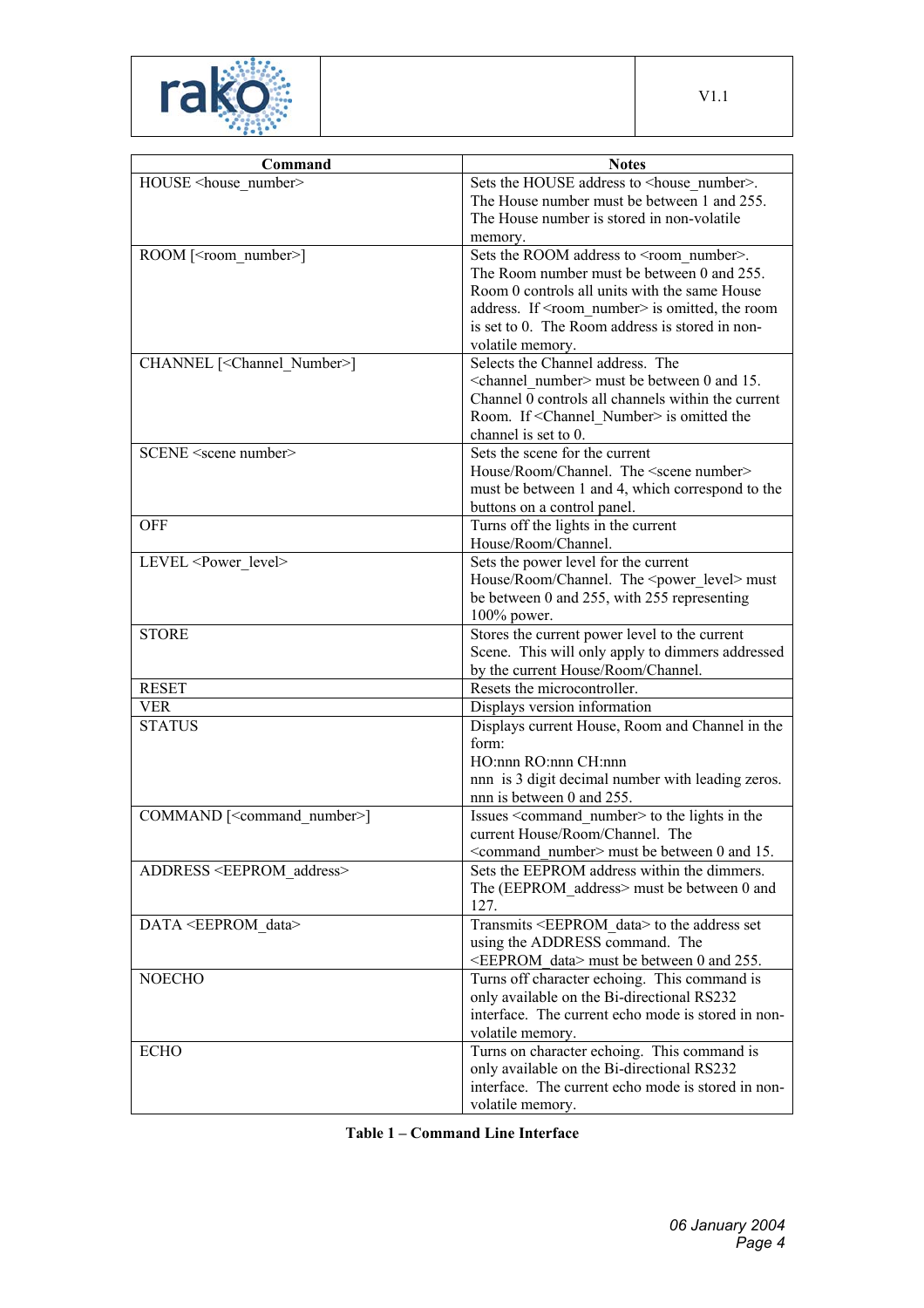<span id="page-4-0"></span>

## **Command Number Summary**

Using the COMMAND instruction, a literal command can be sent to the addressed controllers. [Table 2](#page-5-1) details the meanings of the various instructions.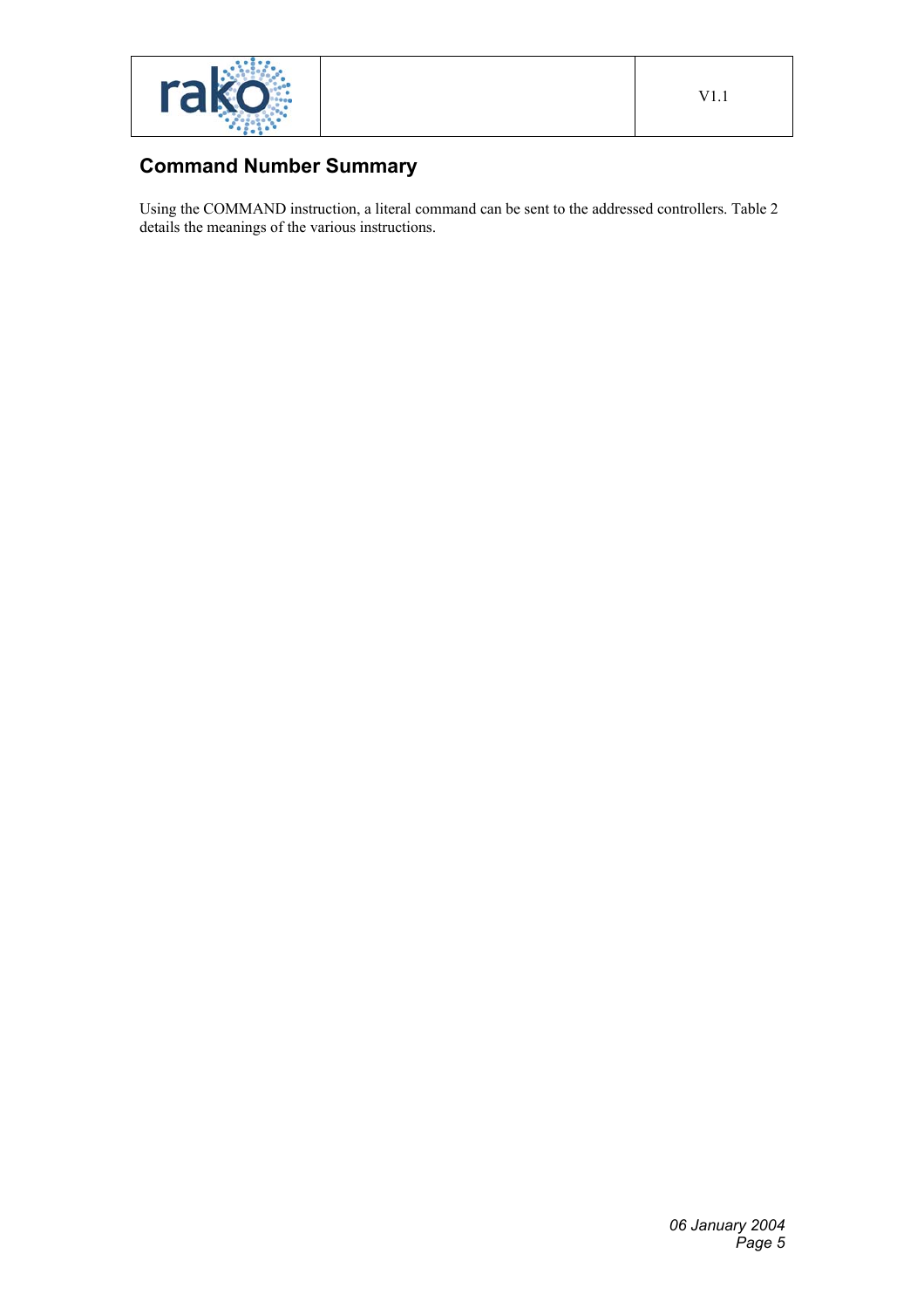<span id="page-5-0"></span>

| <b>Instruction</b><br>Number | <b>Instruction</b> | Program mode<br>instruction |
|------------------------------|--------------------|-----------------------------|
| 0                            | off                |                             |
| 1                            | light+             | light+                      |
| $\overline{2}$               | light-             | light-                      |
| 3                            | ps1                | Store + Ident               |
| 4                            | ps2                | ch+                         |
| 5                            | ps3                | ch-                         |
| 6                            | ps4                |                             |
| 7                            | program mode       |                             |
| 8                            | ident              | ident                       |
| 9                            |                    |                             |
| 10                           | low battery        | low battery                 |
| 11                           | eeprom write       | eeprom write                |
| 12                           | level set          | level set                   |
| 13                           | store              | <b>Store</b>                |
| 14                           |                    | exit                        |
| 15                           | STOP               | <b>STOP</b>                 |

#### <span id="page-5-1"></span>**Table 2- Command Instructions**

To fade the lights the command light+ or light- must be issued. This fades the lights at the rate determined by the value stored within the dimmer. To stop the lights fading the STOP command needs to be issued.

#### **EEPROM Addresses**

Information is stored in the dimmers in non-volatile or EEPROM memory. This memory can be written to using the RS232 interface. The EEPROM consists of 128 bytes of storage, some of which is used internally by the dimmer to remember the current state. ONLY THE ADDRESSES DETAILED BELOW SHOULD BE WRITTEN TO. To write data to the EEPROM area it if first necessary to set the HOUSE,ROOM and CHANNEL address of the dimmer(s). Next, the address should be set using the ADDRESS command and finally, the data should be written using the DATA command.

| <b>EEPROM</b><br><b>ADDRESS</b> | Action                              | <b>Notes</b>                                                        |
|---------------------------------|-------------------------------------|---------------------------------------------------------------------|
|                                 | Scene 1 preset value                |                                                                     |
| 2                               | Scene 2 preset value                |                                                                     |
| 3                               | Scene 3 preset value                |                                                                     |
| 4                               | Scene 4 preset value                |                                                                     |
| 9                               | Start Mode (After power<br>failure) | $0=0$ ff<br>$1-4$ = Scene<br>5=Memory<br>6-255=Absolute power level |
| 22                              | Ignore Program Mode                 | $>0=$ Ignore                                                        |
| 23                              | Ignore Group Commands               | $>0$ = Ignore                                                       |
| 24                              | Ignore House Commands               | $>0$ = Ignore                                                       |
| 26                              | Use Profile                         | $>0$ = use profile                                                  |
| 34                              | Scene Fade Rate                     | $0 =$ fast                                                          |
| 36                              | Scene Fade Decay Rate               | $0 = no$ decay                                                      |
| 40                              | Manual Fade Rate Max                | Sets the maximum rate                                               |
| 48                              | Manual Fade Rate<br>Acceleration    | Sets the acceleration to maximum rate                               |
| 50                              | Manual Fade Rate Start              | Sets the starting fade rate                                         |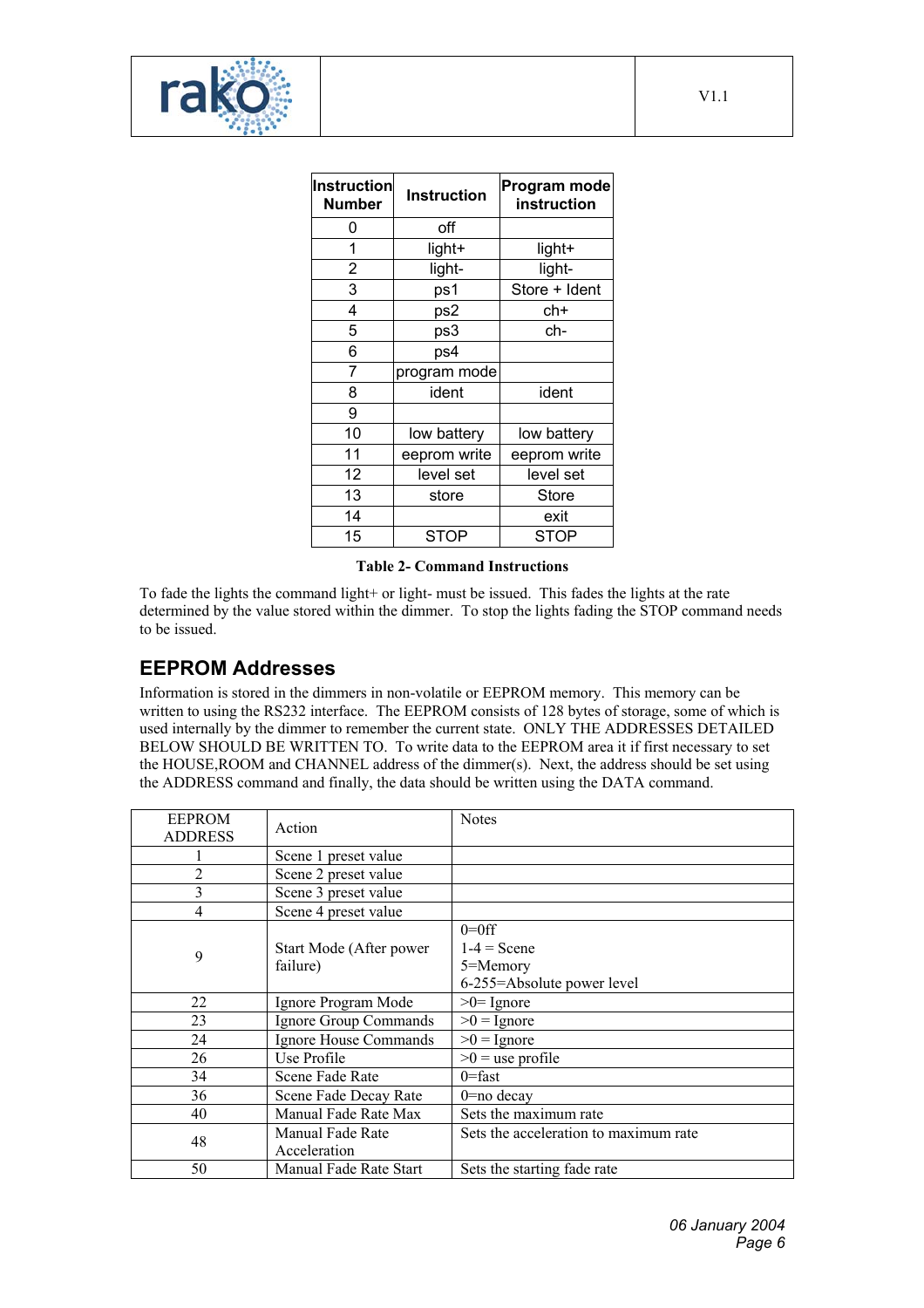<span id="page-6-0"></span>

|        |              | Determines the dimmers profile                |
|--------|--------------|-----------------------------------------------|
| 63-127 | Profile Data | These values should only be changed using the |
|        |              | RASOFT software.                              |

#### **Table 3- EEPROM Addresses**

Care should be taken when changing values if the channel or house number is set to zero as this will change the values on all the dimmers.

#### **The Bi-Directional module**

The Rako® Bi-directional RS232 interface works as both a transmitter and receiver of Rako coded messages. Using this module it is possible to interface a Rako lighting installation to an external system where the system can both control the lighting and be aware of buttons being pressed on Rako devices.

In addition to accepting the commands defined in [Table 1,](#page-3-0) the Rako® Bi-directional RS232 interface will output received commands in the following format:

<RRR:CC:IN

Where RRR represents the decimal room number from 0-255, CC indicates the channel number 0-15 (0) being 'all channels') and IN indicates the instruction as set out in [Table 2- Command Instructions.](#page-5-1) The string will always be on a separate line, start with a "<" and terminate with a CR LF.

The unit will only output messages for the current house. The house address must first be set using the HOUSE command as described in [Table 1.](#page-3-0)

The following sequence represents a controller in room 4. Note: the text in italics is for explanation and does not appear on the output.

| < 004:00:03      | Scene 1 button pressed.  |
|------------------|--------------------------|
|                  |                          |
| < 004:00:10      | Battery low indication.  |
|                  |                          |
| < 004:00:01      | Fade up button pressed.  |
|                  |                          |
| $\leq 004:00:15$ | Fade up button released. |
|                  |                          |
| < 004:00:10      | Battery low indication.  |
|                  |                          |

#### *Command Examples:*

This section details some typical command line examples. The '>' character is issued by the interface as is the 'OK' response. Note that the commands are not case sensitive, shortened versions of the commands and various delimiters can be used.

To set the current house:

 $>$ HO $\cdot$ 1 OK >

The house and room address are stored in EEPROM within the RS232 interface and do not require resetting should a power failure occur.